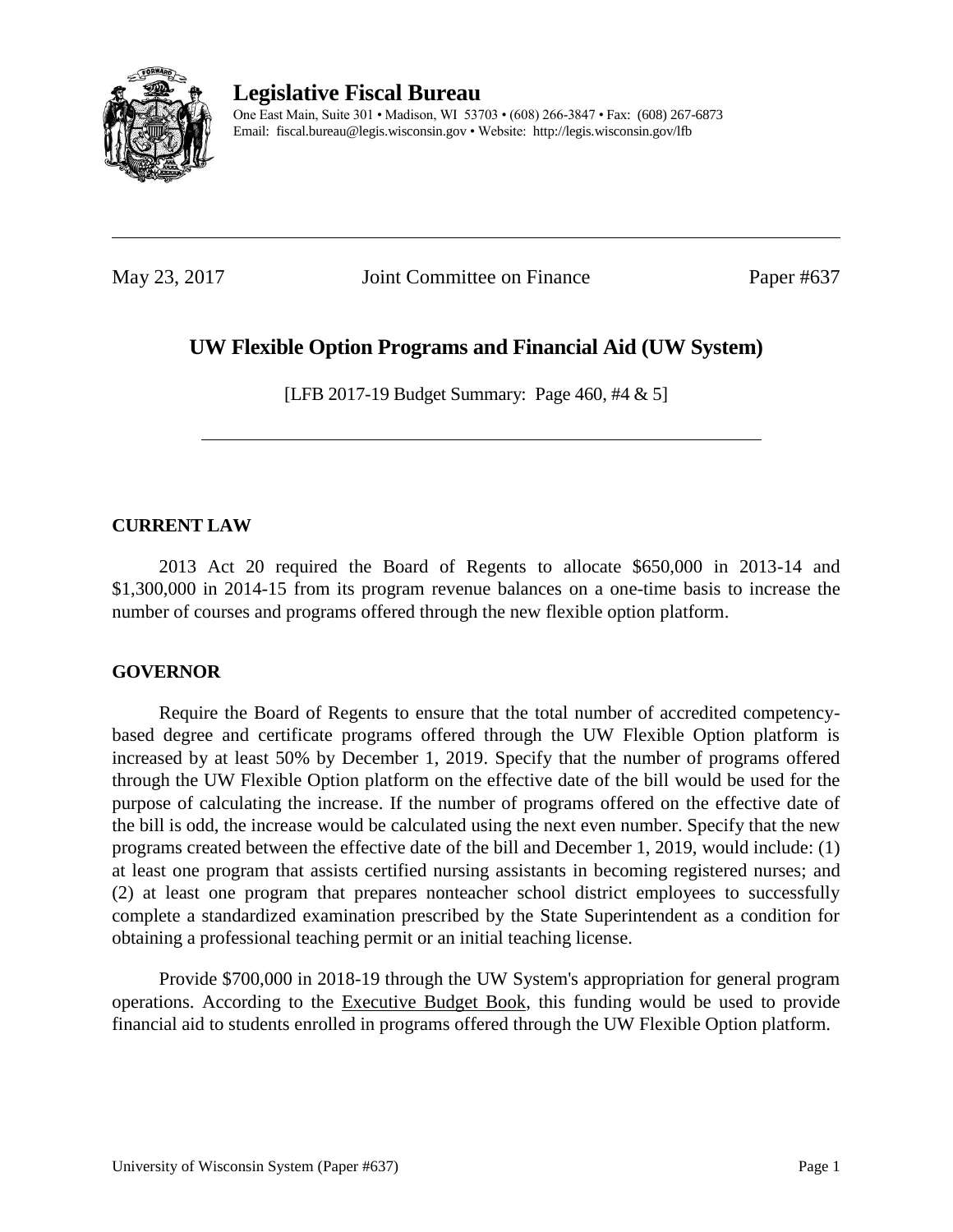#### **DISCUSSION POINTS**

1. Beginning in January, 2014, students have been able to enroll in self-paced, competency-based programs offered through the UW Flexible Option platform. Designed for working adults, these program are offered entirely online and do not use the traditional semesterbased calendar. Instead, students enroll in three-month "subscription periods" which begin on the second day of each month. Tuition for the "all-you-can-learn" subscription option is \$2,250 per subscription period. Students make progress towards a degree by completing assessments that demonstrate they have mastered a competency.

2. There are currently five degrees and three certificates offered through the UW Flexible Option platform. These include bachelor's degrees in business administration, biomedical sciences diagnostic imaging, information science and technology, and nursing; an associate's degree in arts and science; and certificates in business and technical communications, project management, and substance abuse disorders. With the exception of the bachelor's degree in business administration, the bachelor's degrees are awarded by UW-Milwaukee. The associate's degree is awarded by the UW Colleges and the certificates are awarded by UW-Parkside, UW-Milwaukee, and UW-Madison. Those institutions are accredited; therefore, the degrees and certificates offered by those institutions via the UW Flexible Option are also accredited. The bachelor's of business administration is awarded by UW-Extension. This is the first degree program offered by UW-Extension, which is not currently an accredited institution. UW-Extension applied for accreditation through the Higher Learning Commission in January, 2016. The accreditation process can take six to eight years.

3. As there are currently seven accredited degree and certificate programs offered through the UW Flexible Option, an additional four accredited degree and certificate programs would have to be offered through the UW Flexible Option by December 31, 2019, to fulfill the requirement in the bill. According to UW-Extension staff, there are three programs currently in development. These programs include a bachelor's in employee relations, to be offered by UW-Extension; a master's in geographic information systems (GIS), to be offered by UW-Stevens Point; and a bachelor's degree in biomedical sciences-health sciences, to be offered by UW-Milwaukee. It is anticipated that the bachelor's degree programs in employee relations and biomedical sciences will begin enrolling students in spring, 2018, and the master's degree program in GIS will begin enrolling students in late 2019. As both the bachelor's in biomedical and the master's in GIS will be offered by accredited institutions, those programs will be accredited. The bachelor's in employee relations will be offered by UW-Extension and therefore will not be accredited until that institution gains accreditation.

4. UW-Extension staff have indicated that it takes two years to develop a UW Flexible Option program and that each new program costs approximately \$1 million to create. While it may be possible to create an additional program beyond the three currently in development in the time allotted, to do so would require a willing institutional partner and additional resources. Given that the bill would not provide UW-Extension with any additional funding to create new programs, it is unlikely that any additional degree or certificate programs beyond the three programs that are currently in the development process will be offered through the UW Flexible Option by December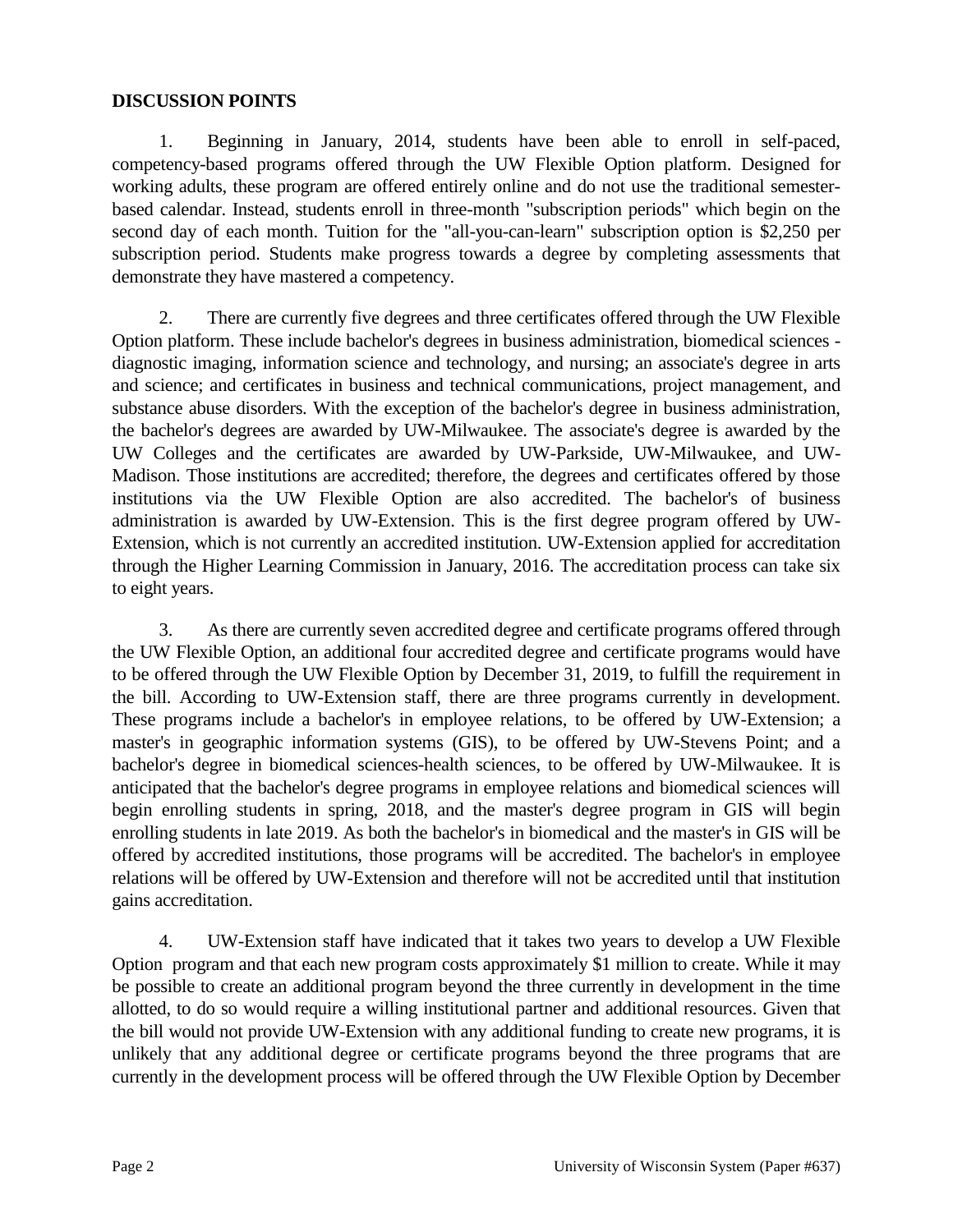31, 2019. Adding the bachelor's degree in biomedical science-health sciences and the master's in GIS would increase the number of accredited degree and certificate programs offered through the UW Flexible Option by two, or 28.6%. Because the increase included in the bill is likely unachievable, the Committee may wish to reduce the required increase in UW Flexible Option programs from 50% to 25%. However, as it is likely that the number of accredited degrees and programs would increase by this amount with or without this requirement, the Committee may wish to delete the provision.

5. If the Committee does not wish to reduce the required increase, another option would be to change the date by which the Board of Regents must ensure that the number of accredited degrees and certificates offered through the UW Flexible Option has increased by 50%. For example, the Committee could require the Board of Regents ensure that the number of accredited degrees and certificates offered through the UW Flexible Option has increased by 25% by December 1, 2019, and by 50% on December 1, 2021.

6. In December, 2015, the Board of Regents approved a change in the UW-Extension's mission to allow the UW-Extension to offer certificates and associate's and bachelor's degrees in the area of business and management through the UW Flexible Option platform. UW-Extension had previously identified bachelor's level business and management degrees to be the academic programs for which demand was the highest amongst current and potential student populations. However, UW-Extension had been unable to find a UW institution that was willing to partner with it to offer business and management degrees via the UW Flexible Option. The mission change allowed UW-Extension to offer degrees in this area without partnering with another UW institution.

7. As previously stated, UW-Extension has applied for accreditation but is not yet accredited. As the bill language includes the word "accredited," the bachelor's in business administration currently offered by UW-Extension via the UW Flexible Option would not be included in the number of degree and certificates used for calculating the increase in such degrees and programs. In addition, any new degree or certificate programs offered by UW-Extension via the UW Flexible Option prior to its anticipated accreditation in 2022 would not be counted towards the percentage increase. This may serve to discourage UW-Extension from developing new programs to be offered through the UW Flexible Option even though UW-Extension has identified business and management degrees to be in high demand. To allow degrees and certificates awarded by UW-Extension to be counted under this provision, the Committee may wish to strike the word "accredited." If degrees offered by UW-Extension are counted, the number of degrees and certificates offered via the UW Flexible Option would be eight and another three degree programs could be added by December 1, 2019, an increase of 37.5%.

8. If the Committee does strike the word accredited, the Committee could also reduce the percentage increase in degree and certificate programs offered through the UW Flexible Option from 50% to 35%. Alternatively, the Committee could modify the provision to require the Board of Regents to ensure that the number of accredited degrees and certificates offered through the UW Flexible Option has increased by 35% by December 1, 2019, and by 50% on December 1, 2021.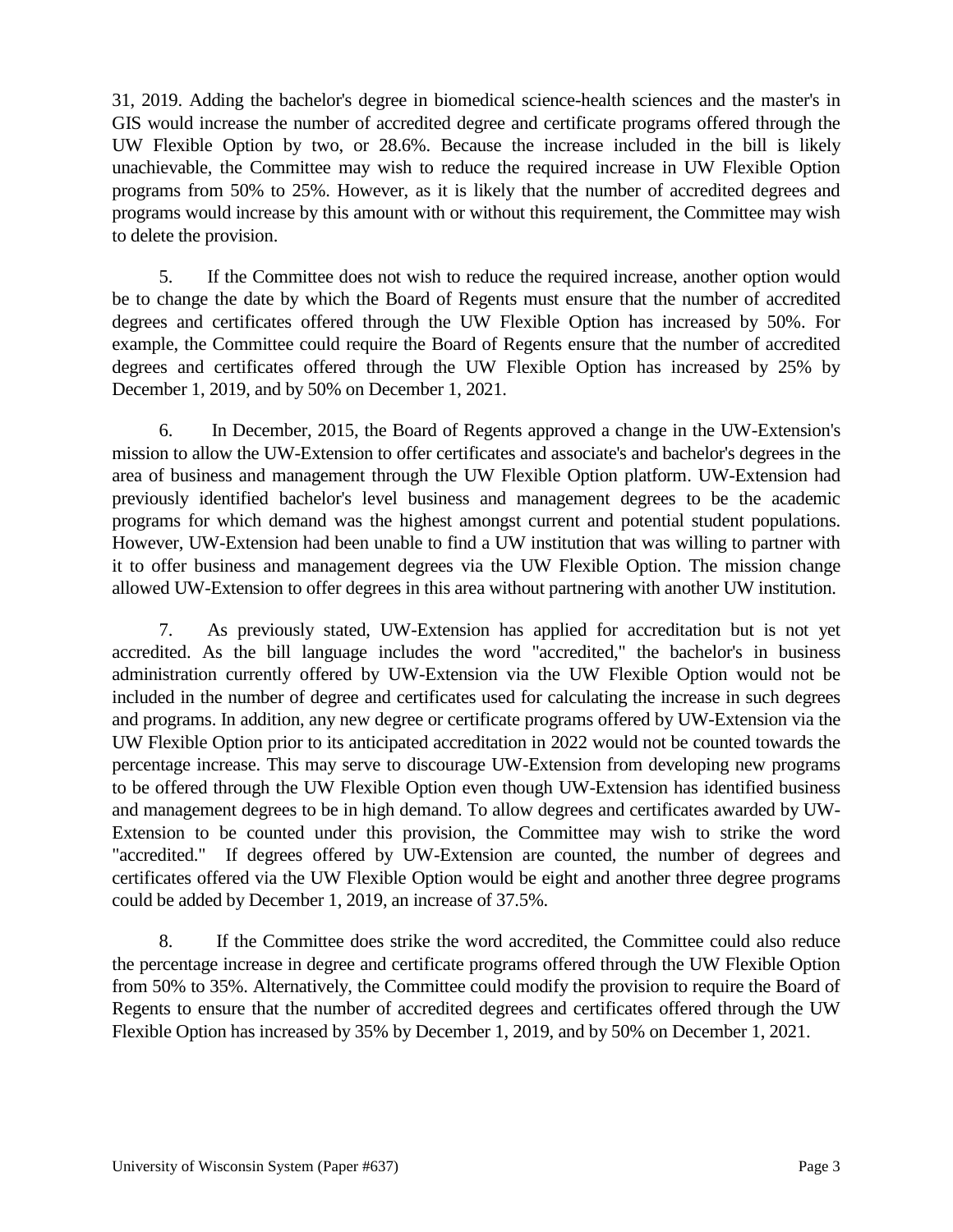#### **Nursing Program**

9. The bill specifies that the new degree and certificate programs offered through the UW Flexible Option must include a program that assists certified nursing assistants in becoming registered nurses. The Wisconsin Department of Health Services (DHS) maintains a registry of persons who are eligible to work as nurse aides. To qualify for inclusion in the registry, a person must have completed a nurse aide training program and successfully completed a competency evaluation. The technical colleges offer an approved nurse aide training program which consists of one three-credit course. The technical colleges also offer associate's degrees in nursing which qualify graduates for licensure as a registered nurse.

10. UW-Milwaukee currently offers a bachelor's of science in nursing (BSN) through the UW Flexible Option. To be eligible to enroll in that program, a student must have already completed an associate's degree in nursing. It is unclear if the intent of the provision is for an entire bachelor's of science in nursing to be available via the Flexible Option, which would allow students without an associate's degree in nursing to enroll, or if the intent is for an associate's degree in nursing to be offered via the Flexible Option. The latter would require the Board of Regents to modify the mission of at least one UW institution as no UW institutions are currently authorized to offer an associate's degree in nursing. This may also require the approval of the Wisconsin Technical College System (WTCS) Board as current law prohibits the Board of Regents from broadening the UW System's post-high school training mission to include the preparation of persons for semiprofessional or skilled-trade occupations beyond those offered during the 1972-73 academic without the approval of the WTCS Board.

11. According to the administration, the intent of this provision is to have professional educators come up with whatever they feel is the best program to get more RNs in the state. If that is the case, it is unclear why the administration would require that such a program be offered via the UW Flexible Option instead of allowing the professional educators to determine the program's format. In addition, as an associate's degree in nursing is required to become an RN, it may be more appropriate to direct the Wisconsin Technical College System to work with its district boards to develop alternative formats for associate's degrees in nursing as the technical colleges currently offer those degrees while UW institutions do not.

12. In 2013, the Wisconsin Center for Nursing issued a report regarding the nursing workforce in the state that included recommendations for addressing a projected shortage of nursing. The following recommendations included in that report relate to nursing degree programs: (a) double the number of advanced practice registered nurses (APRN) graduating in Wisconsin by 2020 by increasing capacity at current programs and adding new programs; (b) secure state funding to support significant expansion of Wisconsin nursing school capacity to meet demand for 200 additional APRNs per year; (c) secure state funding to support significant expansion of Wisconsin nursing school capacity to meet demand for at least 3,000 additional BSN graduates per year; (d) investigate the possibility of BSN completion programs in the Wisconsin Technical College System; (e) implement dual track enrollment between technical colleges and four-year institutions to facilitate students' ability to attain a BSN or higher degree; (f) seek state funding for the expansion of capacity for face-to-face and online BSN completion programs; and (g) continue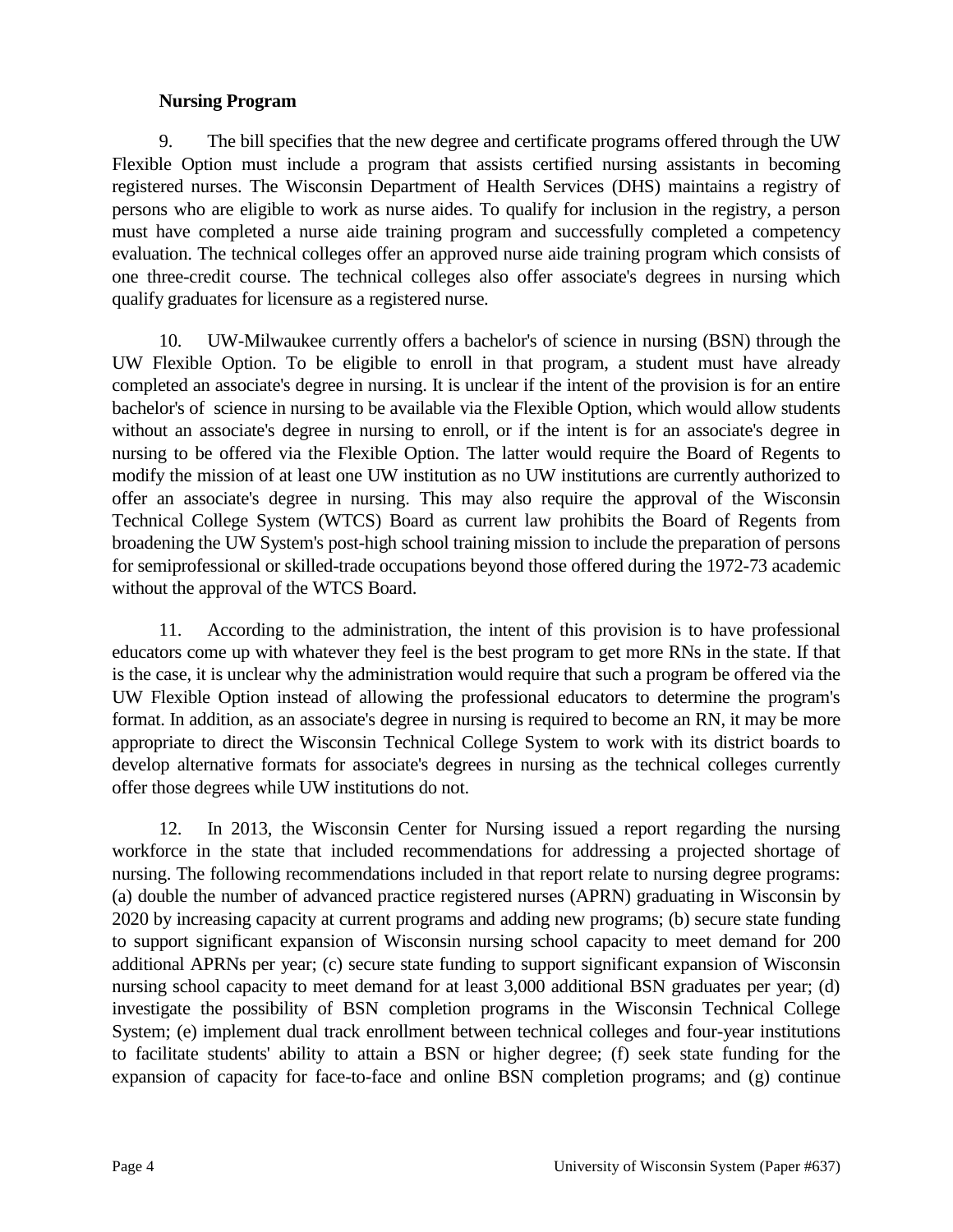seamless academic progression and support for licensed practical nurses (LPNs) to achieve associate's degree in nursing (ADN) or BSN degree completion. These recommendations generally focus on increasing the number of nurses with training beyond the associate degree level with the exception of the recommendation to provide support for LPNs to earn associate's and bachelor's degree.

13. There are at least two competency-based programs that prepare graduates to take the exam required to become an RN. The first, offered by Excelsior College in Albany, New York, is an associate's degree program. That program does not include any clinical instruction and is only open to LPNs, licensed vocational nurses (LVNs), paramedics, and military corpsmen with similar responsibilities. Students can complete most of the credits required for the degree through examination; however, students must take two eight-week clinical assessments that are delivered through Excelsior's online learning management system and pass the clinical performance in nursing examination (CPNE). The CPNE is administered over a two and a half day period in an acute care hospital. Due to demand, the average waiting time to take the CPNE is seven to 12 months. The majority of graduates from the Excelsior program do pass the exam that is required for licensure as a registered nurse. According to data reported by Excelsior, 75.5% of program graduates passed the exam required for licensure as a registered nurse on their first attempt in 2016. (Pass-rates for technical college graduates ranged from 77.6% to 98.3% in 2015.) Excelsior College has been approved by the Wisconsin Board of Nursing; however, no Excelsior College degree graduates took the licensure exam in this state in 2014, 2015, or 2016.

14. Western Governor's University (WGU) offers a pre-licensure BSN through a competency-based format. Unlike the Excelsior program, students do not need to be a LPN or have similar qualifications to enroll in the program and laboratories and clinical instruction are provided. Unlike the current programs offered via the UW Flex Option, students are required to complete laboratory experiences at a physical location to satisfy particular competencies. Students must also complete clinical experiences during all four terms of the program. (A "term" at WGU is six months long.) The nursing clinical practicum, which is the final required course of the program, requires the student to complete 180 clinical hours over a five week period. The WGU program guide notes, "Coursework and clinicals during the fourth term are extremely intense, and if at all possible, (the student is) encouraged not to work during the . . . the last three months and to reduce (his or her) work hours during the entire term." The pre-licensure nursing program is only available in California, Texas, Florida, Indiana, and Utah. A total of 116 WGU nursing graduates took the licensure exam in 2015 and the licensure exam pass rate for WGU nursing graduates in that year was 77.4% in California, 70.6% in Texas, 88% in Indiana, 75% in Florida, and 100% in Utah.

15. A pre-licensure BSN program, similar to the program offered by WGU, may not be a good fit for UW Flex Option because it requires in-person laboratories and substantial number of clinical hours that cannot be completed through a competency-based format. An associate's degree program open only to LPNs and professionals with similar credentials, similar to the program offered by Excelsior College, may be more suitable to the UW Flex Option format. However, no UW institution is currently authorized to offer such an associate's in nursing degree. In addition, the final eight credits of the Excelsior College program are earned through successful completion of the CPNE, which must be taken in person and may not be scheduled for seven to 12 months after the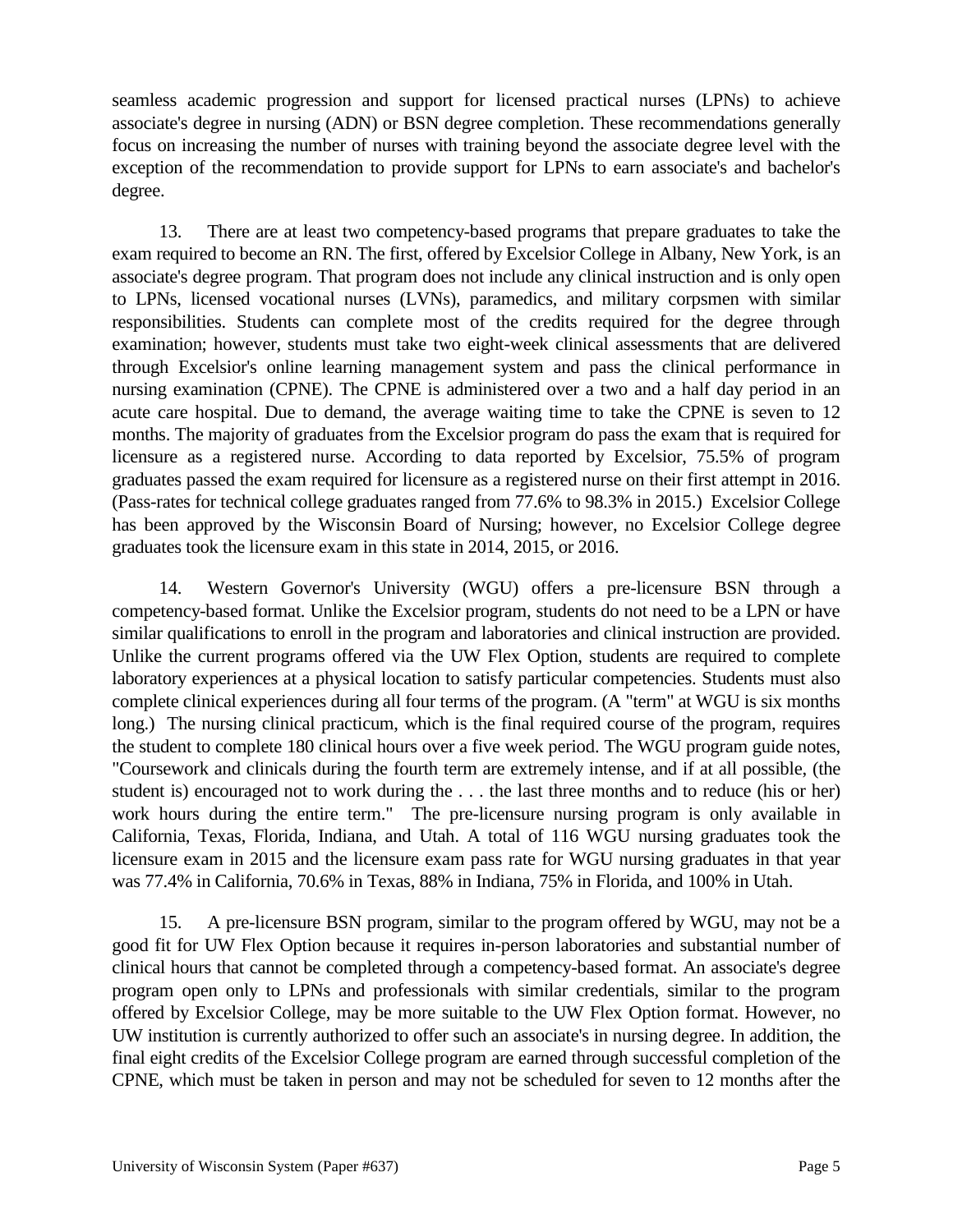student applies to take the exam. Due to the time that a student must wait to take this examination, this program may not allow the student to earn a degree more quickly than through a traditional program.

### **Teacher Development Program**

16. The bill also specifies that the new degree and certificate programs offered through the UW Flexible Option must include a program that prepares nonteacher school district employees to successfully complete a standardized examination prescribed by the State Superintendent as a condition for obtaining a professional teaching permit or an initial teaching license. To be eligible to receive an educator license, applicants must demonstrate competency in the basic skills of reading, writing, and mathematics, and content knowledge in their specific license area. Administrative code requires students applying for admission to an educator program to pass competency tests in communications skills prior to admission. This requirement can be satisfied by qualifying score on the Praxis CORE tests, the ACT, the SAT, or the Graduate Record Examinations (GRE). All applicants for educator licensure in any subject other than world languages must pass the appropriate Praxis II content knowledge test. World language teachers are required to score at least "intermediate high" on both the oral proficiency interview and writing proficiency test components of the ACTFL. Elementary, special education, reading, and reading specialist licensure applicants must receive a passing score on the Wisconsin Foundations of Reading Test.

17. Beginning in September, 2015, all candidates for an initial educator license have been required to complete a teacher performance assessment known as the edTPA, developed by Stanford University's Center for Assessment, Learning, and Equity, prior to licensure. Beginning in September, 2016, candidates will be required to earn a minimum passing score established by DPI in order to become licensed. The edTPA assesses teacher performance based on a portfolio that includes video clips of a candidate's teaching, lesson plans, assessments, student work samples, and reflective commentaries. The portfolio is submitted for external scoring by trained scorers. Most candidates will complete the edTPA during their student teaching.

18. Another provision of the bill would require the Department of Workforce Development (DWD) to award grants to school districts that have partnered with either a School of Education within the UW System or the UW Flexible Option program in the UW-Extension to design and implement a teacher development program. A school district could apply for a grant from DWD if the teacher development program is designed to prepare employees of the school district who work closely with students and hold a bachelor's degree to successfully complete the requirements for obtaining a professional teaching permit or an initial teaching license. These requirements would include any standardized examination prescribed by the State Superintendent as a condition for permitting licensure. The UW System entity with which the school district has partnered would prepare and provide intensive coursework for participating school district employees.

19. According to the administration, the intent of this provision is to have one or more school districts develop a program similar to the "Grow Your Own" program in Minneapolis, which is a teacher residency program. Teacher residency programs are teacher preparation programs that generally consist of a year of in-classroom training under the supervision a mentor teacher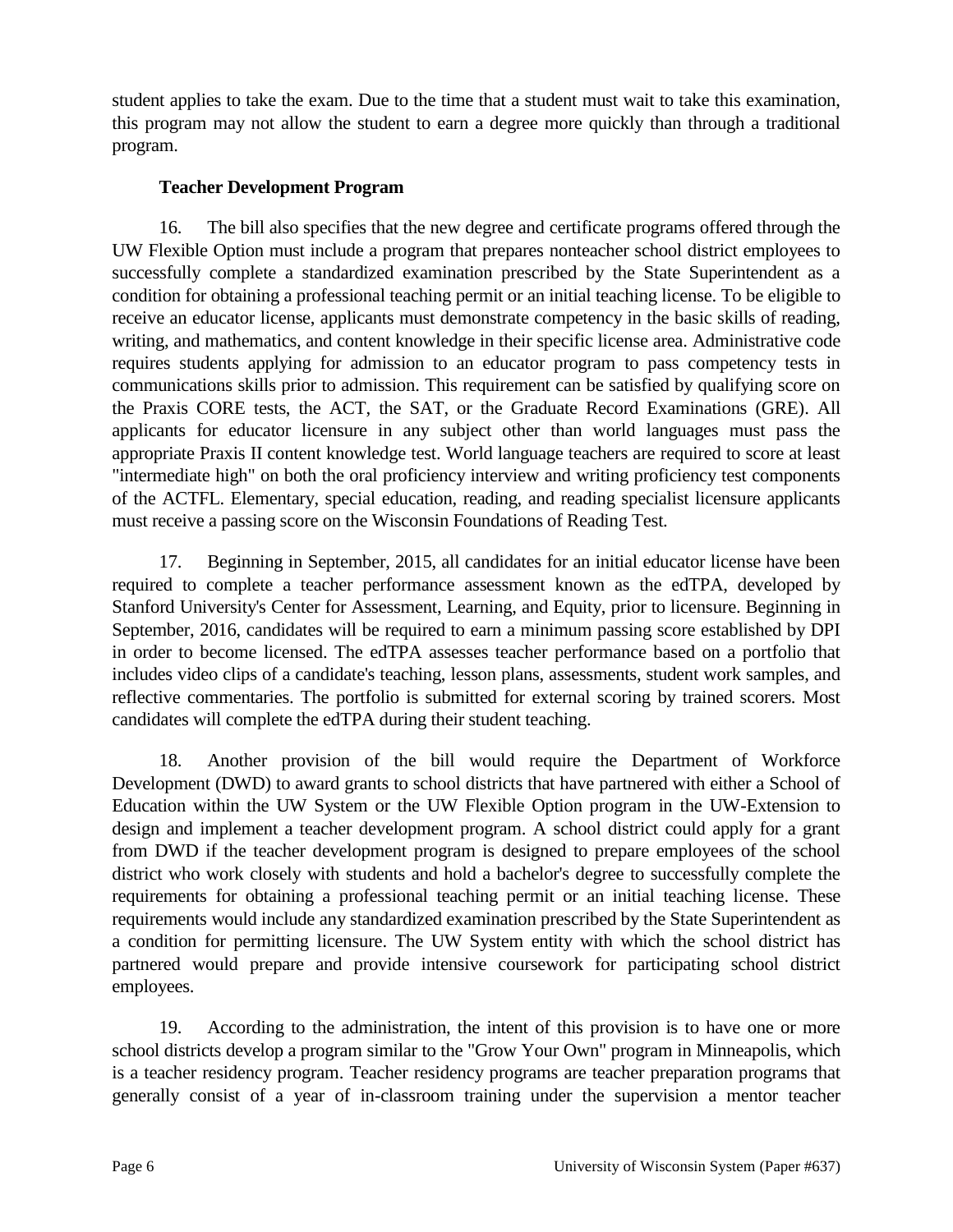combined with master's level coursework. Teacher residents typically work alongside an experienced teacher for four days a week and spend one day a week in seminar-style courses with other teacher residents. Teacher residents may also be required to take additional coursework during the summer or one night a week during the school year. Milwaukee Public Schools and Seton Catholic Schools both offer teacher residency programs in partnership with Cardinal Stritch University.

20. UW Flexible Option programs are targeted to working adults who may not be able to physically attend a college campus. The competency-based structure of the degree programs allow students to work at their own pace, completing the required coursework either faster or more slowly than in a traditional credit-based course. By contrast, teacher residency programs are highly structured programs that require participants to fully commit to the program. Graduate level coursework is generally provided to teacher residents in a group setting and is scheduled around the residents' classroom responsibilities. While UW Flexible Option programs are designed to allow students to learn at times that are convenient for them, teacher residency programs require students to devote a year or more to in-classroom training and graduate-level coursework. Due to these differences, the UW Flexible Option may not be the best delivery mechanism for the coursework associated with a teacher residency program.

21. If the intention of this provision is to have a School of Education within the UW System partner with a school district to develop a teacher residency program, the Committee may wish to delete the proposed language and instead require the Board of Regents to ensure that at least one School of Education within the UW System has partnered with a school district to develop a teacher residency program by December 1, 2019. Under this alternative, the coursework associated with the teacher residency program would not be required to be delivered through the UW Flexible Option, but could be offered in that format. This would be consistent with provision under DWD which allows school districts who have partnered with a School of Education within the UW System or the UW Flexible Option program in the UW-Extension to apply for grants.

### **Financial Aid**

22. The bill would provide \$700,000 GPR in 2018-19 to provide financial aid for students enrolled in UW Flexible Option programs. According to UW-Extension staff, this funding would be used to provide financial aid to students enrolled in the new bachelor's of business administration degree program, which first began enrolling students in December, 2016. Students enrolled in that program cannot receive federal financial aid because the program is not yet accredited. Those students will be able to receive federal financial aid after UW-Extension becomes a candidate for accreditation and the program is approved by the U.S. Department of Education, which UW-Extension staff estimate could occur by 2020. UW-Extension intends to provide tuition credits to students enrolled that program who would have otherwise been eligible for federal need-based grants. Assuming that 50% of students would have been eligible for federal need-based grants, UW-Extension staff estimates that tuition credits totaling \$271,100 in 2017-18 and \$376,900 in 2018-19 will be awarded based on current enrollment estimates. To be consistent with estimates provided by UW-Extension, the Committee could modify this provision to provide \$271,100 in 2017-18 and \$376,900 in 2018-19.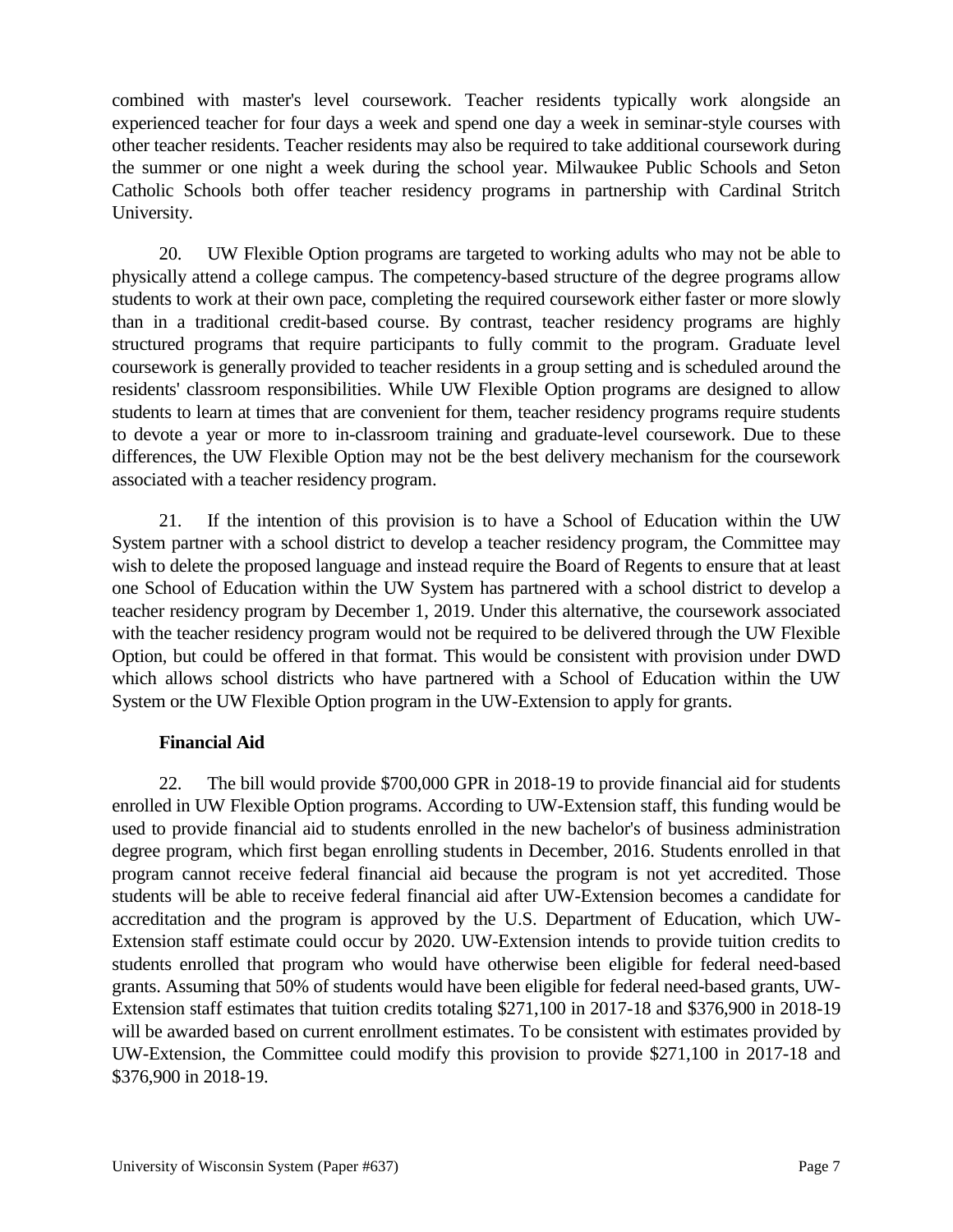#### **ALTERNATIVES**

#### **A. Increase in Number of Programs**

1. Approve the Governor's recommendation to increase the number of accredited competency-based degree and certificate programs offered through the UW Flexible Option platform by at least 50% by December 1, 2019.

2. Modify the provision to require the Board of Regents to ensure that the total number of accredited competency-based degree and certificate programs offered through the UW Flexible Option platform is increased by at least 25% by December 1, 2019, instead of 50% as under the bill.

3. Modify the provision to require the Board of Regents to ensure that the total number of accredited competency-based degree and certificate programs offered through the UW Flexible Option platform is increased by at least 25% by December 1, 2019, and by at least 50% by December 1, 2021.

4. Delete the word "accredited" from the provision which would allow degree and certificate programs offered by UW-Extension to be counted under the requirement. In addition, modify the provision to require the Board of Regents to ensure that the total number of accredited competency-based degree and certificate programs offered through the UW Flexible Option platform is increased by at least 35% by December 1, 2019.

5. Delete the word "accredited" from the provision which would allow degree and certificate programs offered by UW-Extension to be counted under the requirement. In addition, modify the provision to require the Board of Regents to ensure that the total number of accredited competency-based degree and certificate programs offered through the UW Flexible Option platform is increased by at least 35% by December 1, 2019, and 50% by December 1, 2021.

6. Delete provision.

## **B. Creation of a Certified Nursing Assistant to Registered Nurse Program**

1. Approve the Governor's recommendation to require the creation of a UW Flexible Option program that assists nursing assistants in becoming registered nurses.

2. Delete the requirement that the new degree and certificate programs offered through the UW Flexible Option include a program that assists certified nursing assistants in becoming registered nurses.

### **C. Creation of a Program to Prepare Non-Teachers for Licensure Examinations**

1. Approve the Governor's recommendation to require the creation of a UW Flexible Option program to prepare nonteachers to successfully complete a standardized examination prescribed by the State Superintendent as a condition for obtaining a professional teaching permit or